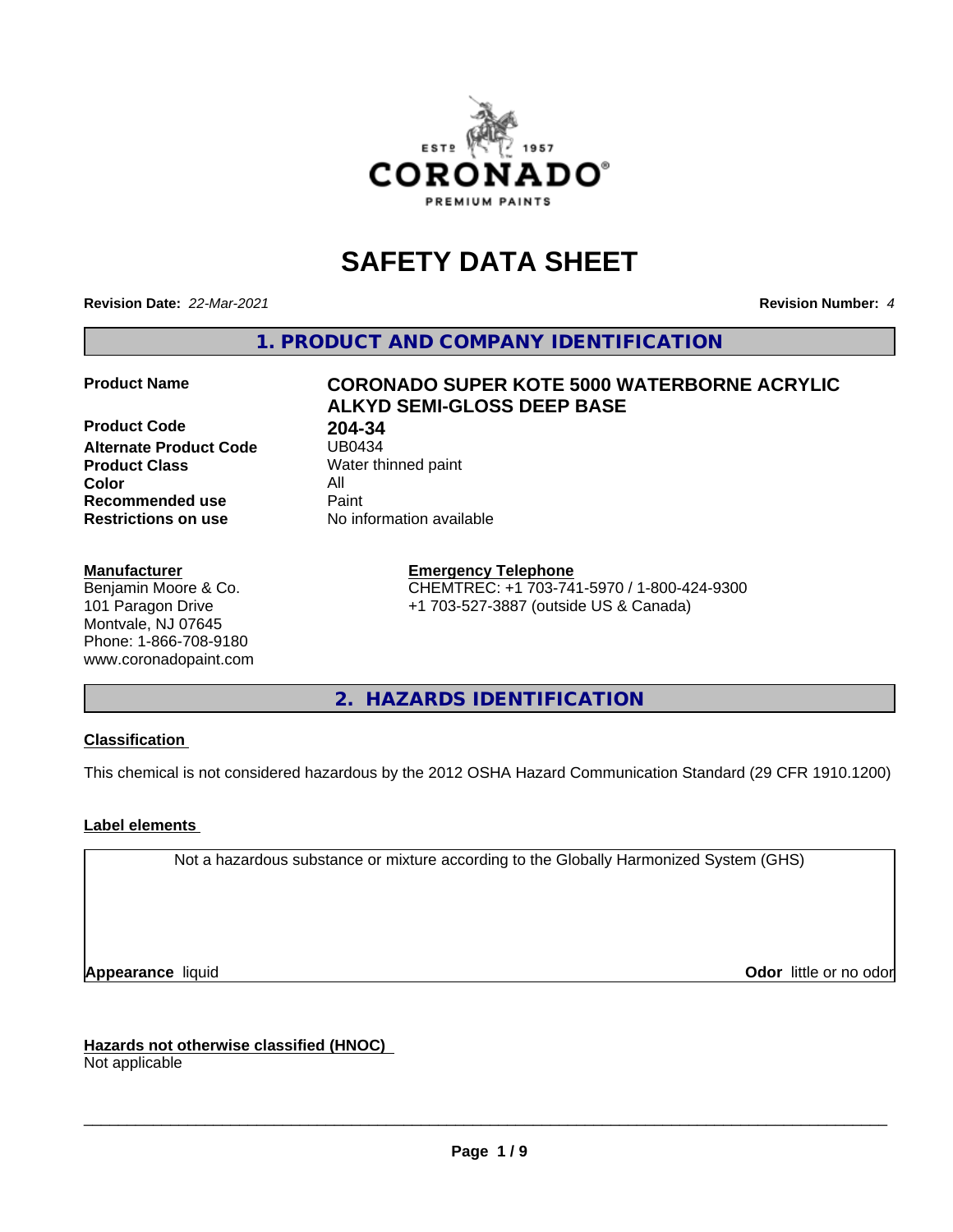#### **Other information**

No information available

 **WARNING:** This product contains isothiazolinone compounds at levels of <0.1%. These substances are biocides commonly found in most paints and a variety of personal care products as a preservative. Certain individuals may be sensitive or allergic to these substances, even at low levels.

 $\_$  ,  $\_$  ,  $\_$  ,  $\_$  ,  $\_$  ,  $\_$  ,  $\_$  ,  $\_$  ,  $\_$  ,  $\_$  ,  $\_$  ,  $\_$  ,  $\_$  ,  $\_$  ,  $\_$  ,  $\_$  ,  $\_$  ,  $\_$  ,  $\_$  ,  $\_$  ,  $\_$  ,  $\_$  ,  $\_$  ,  $\_$  ,  $\_$  ,  $\_$  ,  $\_$  ,  $\_$  ,  $\_$  ,  $\_$  ,  $\_$  ,  $\_$  ,  $\_$  ,  $\_$  ,  $\_$  ,  $\_$  ,  $\_$  ,

# **3. COMPOSITION INFORMATION ON COMPONENTS**

| <b>Chemical name</b>            | <b>CAS No.</b> | Weight-%    |
|---------------------------------|----------------|-------------|
| Titanium dioxide                | 13463-67-7     | $5 - 10$    |
| Nepheline syenite               | 37244-96-5     | - 5         |
| Kaolin                          | 1332-58-7      | - 5         |
| Propylene glycol                | $57 - 55 - 6$  | - 5         |
| Zinc oxide                      | 1314-13-2      | $0.1 - 0.5$ |
| Sodium C14-C16 olefin sulfonate | 68439-57-6     | $0.1 - 0.5$ |

|                                                  | 4. FIRST AID MEASURES                                                                                    |
|--------------------------------------------------|----------------------------------------------------------------------------------------------------------|
| <b>General Advice</b>                            | No hazards which require special first aid measures.                                                     |
| <b>Eye Contact</b>                               | Rinse thoroughly with plenty of water for at least 15 minutes and consult a<br>physician.                |
| <b>Skin Contact</b>                              | Wash off immediately with soap and plenty of water while removing all<br>contaminated clothes and shoes. |
| <b>Inhalation</b>                                | Move to fresh air. If symptoms persist, call a physician.                                                |
| Ingestion                                        | Clean mouth with water and afterwards drink plenty of water. Consult a physician<br>if necessary.        |
| <b>Most Important</b><br><b>Symptoms/Effects</b> | None known.                                                                                              |
| <b>Notes To Physician</b>                        | Treat symptomatically.                                                                                   |
|                                                  |                                                                                                          |

| 5. FIRE-FIGHTING MEASURES |
|---------------------------|
|---------------------------|

| <b>Suitable Extinguishing Media</b>                   | Use extinguishing measures that are appropriate to local<br>circumstances and the surrounding environment.                                   |
|-------------------------------------------------------|----------------------------------------------------------------------------------------------------------------------------------------------|
| Protective equipment and precautions for firefighters | As in any fire, wear self-contained breathing apparatus<br>pressure-demand, MSHA/NIOSH (approved or equivalent)<br>and full protective gear. |
| <b>Specific Hazards Arising From The Chemical</b>     | Closed containers may rupture if exposed to fire or<br>extreme heat.                                                                         |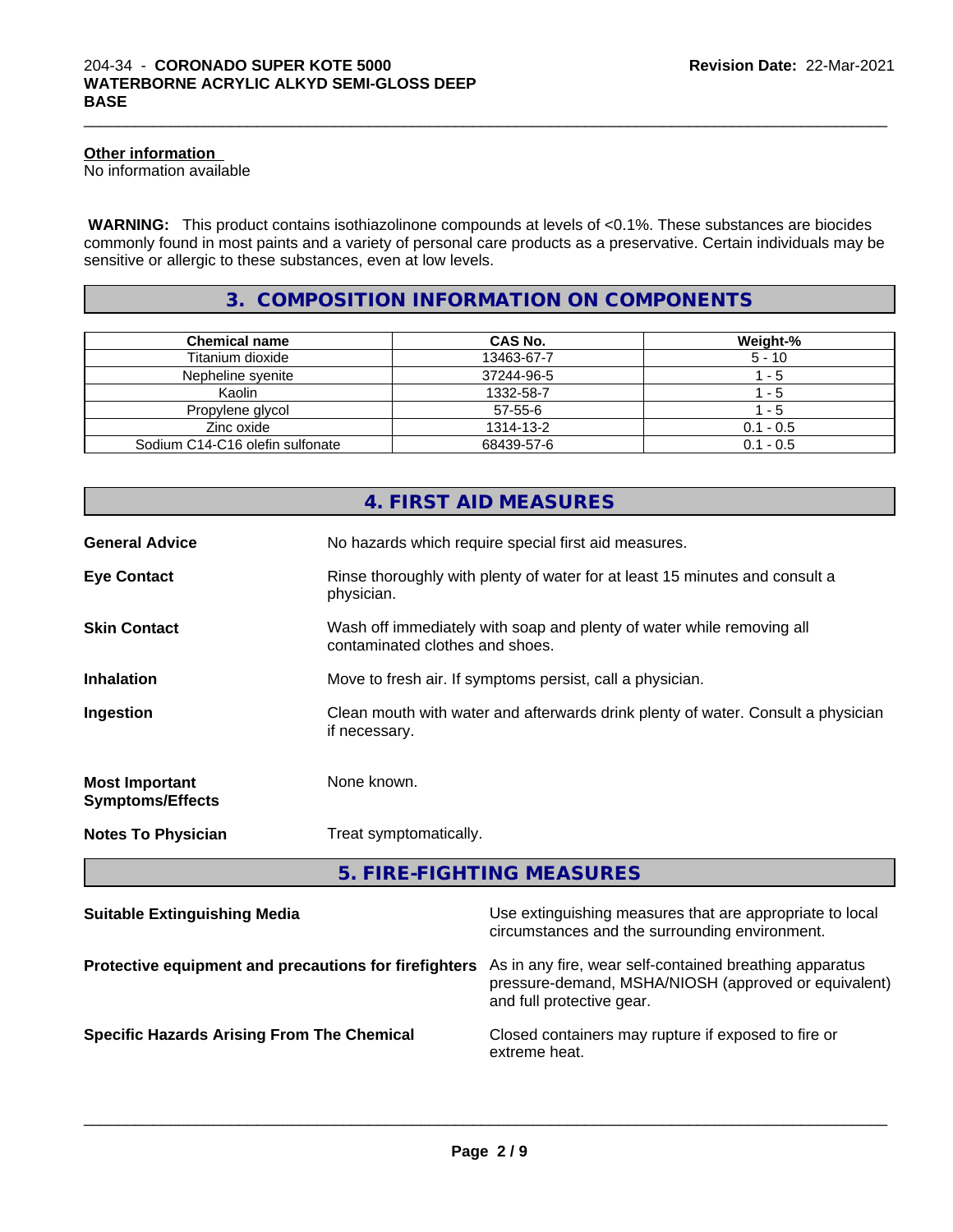| <b>Sensitivity to mechanical impact</b>                                          | No                                                 |                                |
|----------------------------------------------------------------------------------|----------------------------------------------------|--------------------------------|
| Sensitivity to static discharge                                                  | No                                                 |                                |
| <b>Flash Point Data</b><br>Flash point (°F)<br>Flash Point (°C)<br><b>Method</b> | Not applicable<br>Not applicable<br>Not applicable |                                |
| <b>Flammability Limits In Air</b>                                                |                                                    |                                |
| Lower flammability limit:<br><b>Upper flammability limit:</b>                    | Not applicable<br>Not applicable                   |                                |
| <b>NFPA</b><br>Health: 1                                                         | <b>Flammability: 0</b><br><b>Instability: 0</b>    | <b>Special: Not Applicable</b> |

 $\_$  ,  $\_$  ,  $\_$  ,  $\_$  ,  $\_$  ,  $\_$  ,  $\_$  ,  $\_$  ,  $\_$  ,  $\_$  ,  $\_$  ,  $\_$  ,  $\_$  ,  $\_$  ,  $\_$  ,  $\_$  ,  $\_$  ,  $\_$  ,  $\_$  ,  $\_$  ,  $\_$  ,  $\_$  ,  $\_$  ,  $\_$  ,  $\_$  ,  $\_$  ,  $\_$  ,  $\_$  ,  $\_$  ,  $\_$  ,  $\_$  ,  $\_$  ,  $\_$  ,  $\_$  ,  $\_$  ,  $\_$  ,  $\_$  ,

#### **NFPA Legend**

- 0 Not Hazardous
- 1 Slightly
- 2 Moderate
- 3 High
- 4 Severe

*The ratings assigned are only suggested ratings, the contractor/employer has ultimate responsibilities for NFPA ratings where this system is used.*

*Additional information regarding the NFPA rating system is available from the National Fire Protection Agency (NFPA) at www.nfpa.org.*

# **6. ACCIDENTAL RELEASE MEASURES**

| <b>Personal Precautions</b>      | Avoid contact with skin, eyes and clothing. Ensure adequate ventilation.                                                                                                         |
|----------------------------------|----------------------------------------------------------------------------------------------------------------------------------------------------------------------------------|
| <b>Other Information</b>         | Prevent further leakage or spillage if safe to do so.                                                                                                                            |
| <b>Environmental precautions</b> | See Section 12 for additional Ecological Information.                                                                                                                            |
| <b>Methods for Cleaning Up</b>   | Soak up with inert absorbent material. Sweep up and shovel into suitable<br>containers for disposal.                                                                             |
|                                  | 7. HANDLING AND STORAGE                                                                                                                                                          |
| <b>Handling</b>                  | Avoid contact with skin, eyes and clothing. Avoid breathing vapors, spray mists or<br>sanding dust. In case of insufficient ventilation, wear suitable respiratory<br>equipment. |
| <b>Storage</b>                   | Keep container tightly closed. Keep out of the reach of children.                                                                                                                |
| <b>Incompatible Materials</b>    | No information available                                                                                                                                                         |
|                                  |                                                                                                                                                                                  |

# **8. EXPOSURE CONTROLS/PERSONAL PROTECTION**

**Exposure Limits**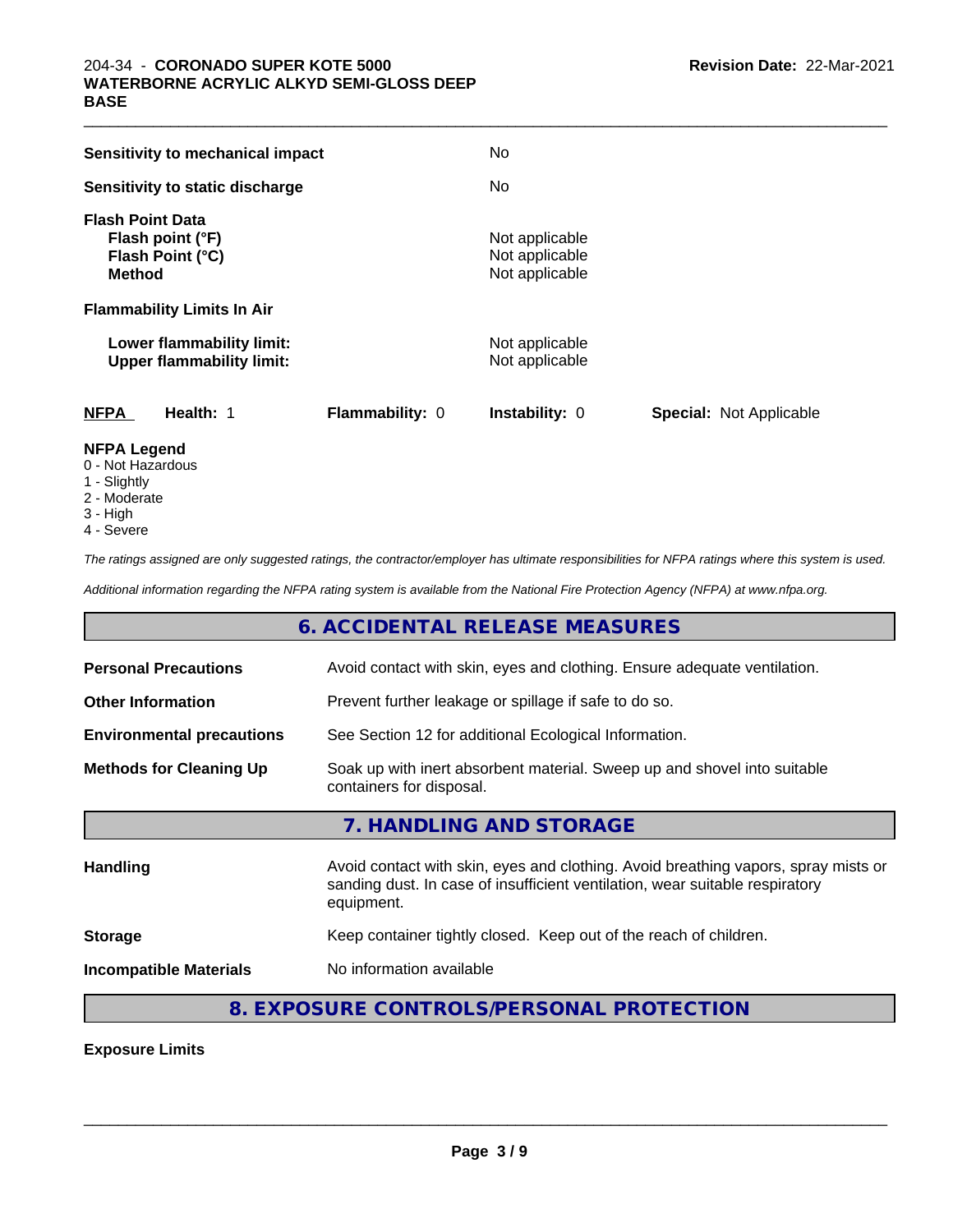#### 204-34 - **CORONADO SUPER KOTE 5000 WATERBORNE ACRYLIC ALKYD SEMI-GLOSS DEEP BASE**

| <b>Chemical name</b> | <b>ACGIH TLV</b>                                | <b>OSHA PEL</b>            |
|----------------------|-------------------------------------------------|----------------------------|
| Titanium dioxide     | TWA: $10 \text{ mg/m}^3$                        | 15 mg/m $3$ - TWA          |
| Kaolin               | TWA: 2 mg/m <sup>3</sup> particulate matter     | 15 mg/m <sup>3</sup> - TWA |
|                      | containing no asbestos and <1%                  | 5 mg/m <sup>3</sup> - TWA  |
|                      | crystalline silica, respirable particulate      |                            |
|                      | matter                                          |                            |
| Zinc oxide           | STEL: 10 $mg/m3$ respirable particulate         | $5 \text{ mg/m}^3$ - TWA   |
|                      | matter                                          | 15 mg/m <sup>3</sup> - TWA |
|                      | TWA: 2 mg/m <sup>3</sup> respirable particulate |                            |
|                      | matter                                          |                            |

 $\_$  ,  $\_$  ,  $\_$  ,  $\_$  ,  $\_$  ,  $\_$  ,  $\_$  ,  $\_$  ,  $\_$  ,  $\_$  ,  $\_$  ,  $\_$  ,  $\_$  ,  $\_$  ,  $\_$  ,  $\_$  ,  $\_$  ,  $\_$  ,  $\_$  ,  $\_$  ,  $\_$  ,  $\_$  ,  $\_$  ,  $\_$  ,  $\_$  ,  $\_$  ,  $\_$  ,  $\_$  ,  $\_$  ,  $\_$  ,  $\_$  ,  $\_$  ,  $\_$  ,  $\_$  ,  $\_$  ,  $\_$  ,  $\_$  ,

#### **Legend**

ACGIH - American Conference of Governmental Industrial Hygienists Exposure Limits OSHA - Occupational Safety & Health Administration Exposure Limits N/E - Not Established

| <b>Engineering Measures</b>          | Ensure adequate ventilation, especially in confined areas.                                                                          |  |  |
|--------------------------------------|-------------------------------------------------------------------------------------------------------------------------------------|--|--|
| <b>Personal Protective Equipment</b> |                                                                                                                                     |  |  |
| <b>Eye/Face Protection</b>           | Safety glasses with side-shields.                                                                                                   |  |  |
| <b>Skin Protection</b>               | Protective gloves and impervious clothing.                                                                                          |  |  |
| <b>Respiratory Protection</b>        | In case of insufficient ventilation wear suitable respiratory equipment.                                                            |  |  |
| <b>Hygiene Measures</b>              | Avoid contact with skin, eyes and clothing. Remove and wash contaminated<br>clothing before re-use. Wash thoroughly after handling. |  |  |

| Appearance                        | liquid                                        |
|-----------------------------------|-----------------------------------------------|
| Odor<br><b>Odor Threshold</b>     | little or no odor<br>No information available |
|                                   | $9.3 - 9.7$                                   |
| Density (Ibs/gal)                 | $1.11 - 1.16$                                 |
| <b>Specific Gravity</b>           | No information available                      |
| рH                                |                                               |
| <b>Viscosity (cps)</b>            | No information available                      |
| Solubility(ies)                   | No information available                      |
| <b>Water solubility</b>           | No information available                      |
| <b>Evaporation Rate</b>           | No information available                      |
| Vapor pressure                    | No information available                      |
| Vapor density                     | No information available                      |
| Wt. % Solids                      | 40 - 50                                       |
| Vol. % Solids                     | $30 - 40$                                     |
| Wt. % Volatiles                   | $50 - 60$                                     |
| Vol. % Volatiles                  | $60 - 70$                                     |
| <b>VOC Regulatory Limit (g/L)</b> | < 50                                          |
| <b>Boiling Point (°F)</b>         | 212                                           |
| <b>Boiling Point (°C)</b>         | 100                                           |
| Freezing point (°F)               | 32                                            |
| <b>Freezing Point (°C)</b>        | 0                                             |
| Flash point (°F)                  | Not applicable                                |
| Flash Point (°C)                  | Not applicable                                |
| <b>Method</b>                     | Not applicable                                |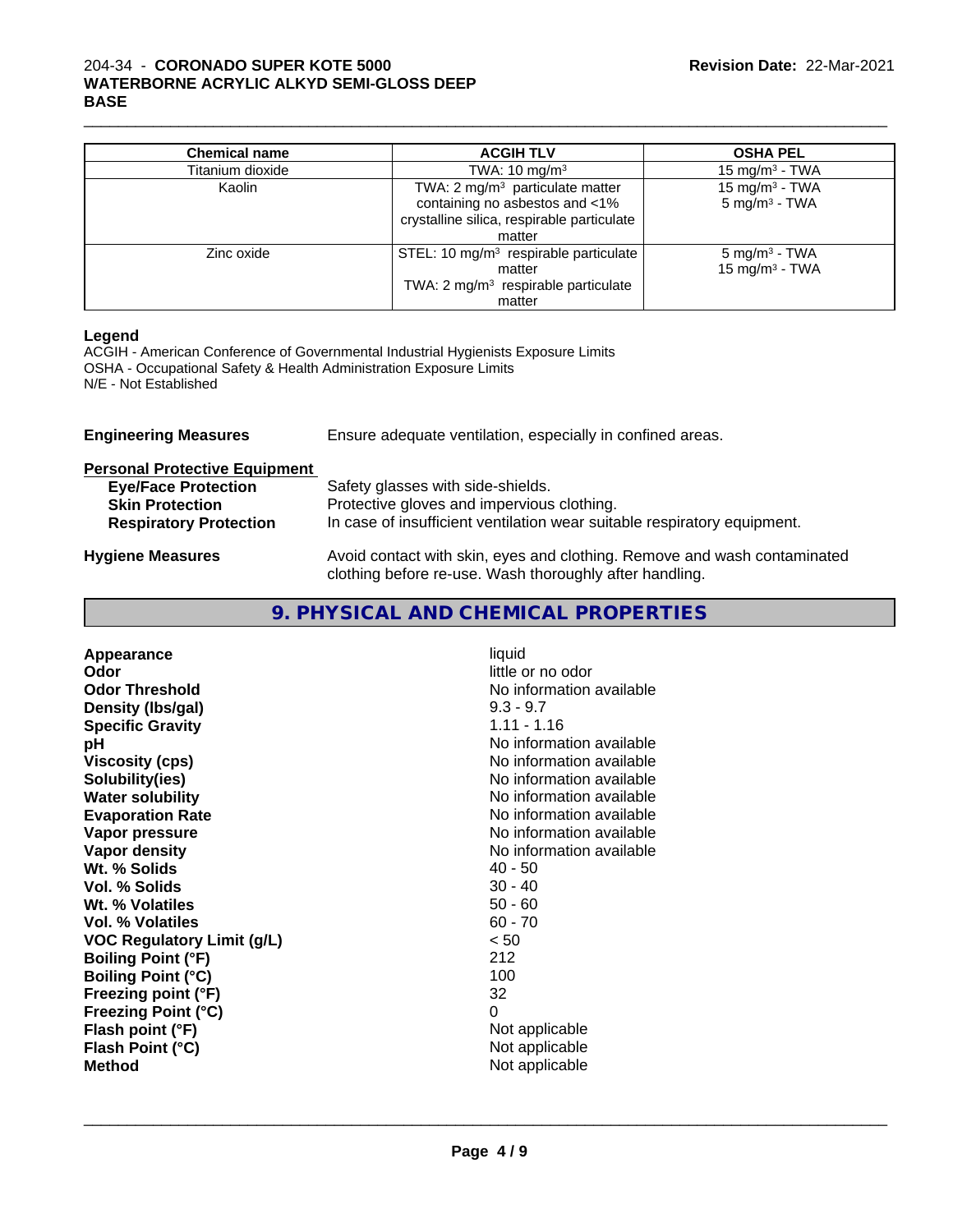#### 204-34 - **CORONADO SUPER KOTE 5000 WATERBORNE ACRYLIC ALKYD SEMI-GLOSS DEEP BASE**

**Flammability (solid, gas)**<br> **Commability limit:**<br>
Upper flammability limit:<br>
Not applicable **Upper flammability limit:**<br> **Lower flammability limit:**<br>
Not applicable<br>
Not applicable **Lower flammability limit:**<br> **Autoignition Temperature (°F)**<br>
Mo information available Autoignition Temperature (°F)<br>
Autoignition Temperature (°C)<br>
No information available Autoignition Temperature (°C)<br>
Decomposition Temperature (°F)<br>
No information available **Decomposition Temperature (°F)**<br> **Decomposition Temperature (°C)** No information available<br>
No information available **Decomposition Temperature (°C)**<br>Partition coefficient

**No information available** 

 $\_$  ,  $\_$  ,  $\_$  ,  $\_$  ,  $\_$  ,  $\_$  ,  $\_$  ,  $\_$  ,  $\_$  ,  $\_$  ,  $\_$  ,  $\_$  ,  $\_$  ,  $\_$  ,  $\_$  ,  $\_$  ,  $\_$  ,  $\_$  ,  $\_$  ,  $\_$  ,  $\_$  ,  $\_$  ,  $\_$  ,  $\_$  ,  $\_$  ,  $\_$  ,  $\_$  ,  $\_$  ,  $\_$  ,  $\_$  ,  $\_$  ,  $\_$  ,  $\_$  ,  $\_$  ,  $\_$  ,  $\_$  ,  $\_$  ,

# **10. STABILITY AND REACTIVITY**

| <b>Reactivity</b>                         | Not Applicable                           |
|-------------------------------------------|------------------------------------------|
| <b>Chemical Stability</b>                 | Stable under normal conditions.          |
| <b>Conditions to avoid</b>                | Prevent from freezing.                   |
| <b>Incompatible Materials</b>             | No materials to be especially mentioned. |
| <b>Hazardous Decomposition Products</b>   | None under normal use.                   |
| <b>Possibility of hazardous reactions</b> | None under normal conditions of use.     |

# **11. TOXICOLOGICAL INFORMATION**

| <b>Product Information</b>                                                                 |                                                                                                                   |  |
|--------------------------------------------------------------------------------------------|-------------------------------------------------------------------------------------------------------------------|--|
| Information on likely routes of exposure                                                   |                                                                                                                   |  |
| <b>Principal Routes of Exposure</b>                                                        | Eye contact, skin contact and inhalation.                                                                         |  |
| <b>Acute Toxicity</b>                                                                      |                                                                                                                   |  |
| <b>Product Information</b>                                                                 | No information available                                                                                          |  |
| Symptoms related to the physical, chemical and toxicological characteristics               |                                                                                                                   |  |
| <b>Symptoms</b>                                                                            | No information available                                                                                          |  |
| Delayed and immediate effects as well as chronic effects from short and long-term exposure |                                                                                                                   |  |
| Eye contact<br><b>Skin contact</b>                                                         | May cause slight irritation.<br>Substance may cause slight skin irritation. Prolonged or repeated contact may dry |  |
|                                                                                            | skin and cause irritation.                                                                                        |  |
| <b>Inhalation</b>                                                                          | May cause irritation of respiratory tract.                                                                        |  |
| Ingestion                                                                                  | Ingestion may cause gastrointestinal irritation, nausea, vomiting and diarrhea.                                   |  |
| <b>Sensitization</b>                                                                       | No information available                                                                                          |  |
| <b>Neurological Effects</b>                                                                | No information available.                                                                                         |  |
| <b>Mutagenic Effects</b>                                                                   | No information available.                                                                                         |  |
| <b>Reproductive Effects</b>                                                                | No information available.                                                                                         |  |
| <b>Developmental Effects</b>                                                               | No information available.                                                                                         |  |
| <b>Target organ effects</b>                                                                | No information available.                                                                                         |  |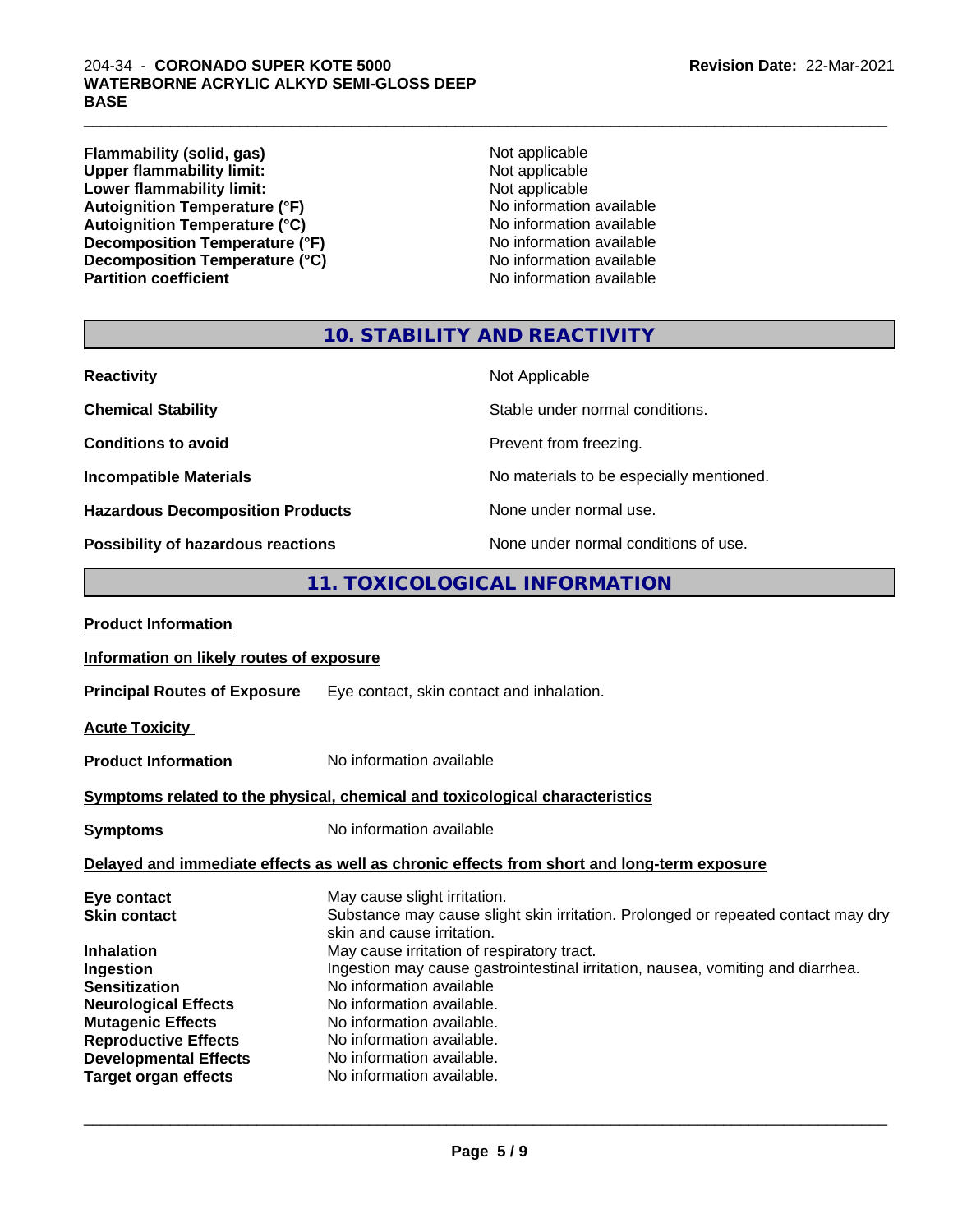| <b>STOT - single exposure</b>   | No information available. |
|---------------------------------|---------------------------|
| <b>STOT - repeated exposure</b> | No information available. |
| Other adverse effects           | No information available. |
| <b>Aspiration Hazard</b>        | No information available  |

**Numerical measures of toxicity**

**The following values are calculated based on chapter 3.1 of the GHS document**

| <b>ATEmix (oral)</b>   | 150555 mg/kg  |  |
|------------------------|---------------|--|
| <b>ATEmix (dermal)</b> | 1730513 mg/kg |  |

#### **Component Information**

| Chemical name                   | Oral LD50            | Dermal LD50              | <b>Inhalation LC50</b> |
|---------------------------------|----------------------|--------------------------|------------------------|
| Titanium dioxide                | > 10000 mg/kg (Rat)  |                          |                        |
| 13463-67-7                      |                      |                          |                        |
| Kaolin                          | $>$ 5000 mg/kg (Rat) | $>$ 5000 mg/kg (Rat)     |                        |
| 1332-58-7                       |                      |                          |                        |
| Propylene glycol                | $= 20$ g/kg (Rat)    | $= 20800$ mg/kg (Rabbit) |                        |
| 57-55-6                         |                      |                          |                        |
| Zinc oxide                      | $> 5000$ mg/kg (Rat) |                          |                        |
| 1314-13-2                       |                      |                          |                        |
| Sodium C14-C16 olefin sulfonate | $= 2220$ mg/kg (Rat) | $> 740$ mg/kg (Rabbit)   |                        |
| 68439-57-6                      |                      |                          |                        |

 $\_$  ,  $\_$  ,  $\_$  ,  $\_$  ,  $\_$  ,  $\_$  ,  $\_$  ,  $\_$  ,  $\_$  ,  $\_$  ,  $\_$  ,  $\_$  ,  $\_$  ,  $\_$  ,  $\_$  ,  $\_$  ,  $\_$  ,  $\_$  ,  $\_$  ,  $\_$  ,  $\_$  ,  $\_$  ,  $\_$  ,  $\_$  ,  $\_$  ,  $\_$  ,  $\_$  ,  $\_$  ,  $\_$  ,  $\_$  ,  $\_$  ,  $\_$  ,  $\_$  ,  $\_$  ,  $\_$  ,  $\_$  ,  $\_$  ,

#### **Chronic Toxicity**

#### **Carcinogenicity**

*The information below indicateswhether each agency has listed any ingredient as a carcinogen:.*

| Chemical<br>name                                                                                                                                | <b>IARC</b>                 | <b>NTP</b> | <b>OSHA</b> |
|-------------------------------------------------------------------------------------------------------------------------------------------------|-----------------------------|------------|-------------|
|                                                                                                                                                 | <br>2B<br>Human<br>Possible |            | Listed      |
| <b>The Contract of the Contract of the Contract of the Contract of the Contract of the Contract of the Contract o</b><br>ı dioxide<br>l itanıum | Carcinoɑen                  |            |             |

• Although IARC has classified titanium dioxide as possibly carcinogenic to humans (2B), their summary concludes: "No significant exposure to titanium dioxide is thought to occur during the use of products in which titanium dioxide is bound to other materials, such as paint."

#### **Legend**

IARC - International Agency for Research on Cancer NTP - National Toxicity Program OSHA - Occupational Safety & Health Administration

**12. ECOLOGICAL INFORMATION**

## **Ecotoxicity Effects**

The environmental impact of this product has not been fully investigated.

#### **Product Information**

#### **Acute Toxicity to Fish**

No information available

#### **Acute Toxicity to Aquatic Invertebrates**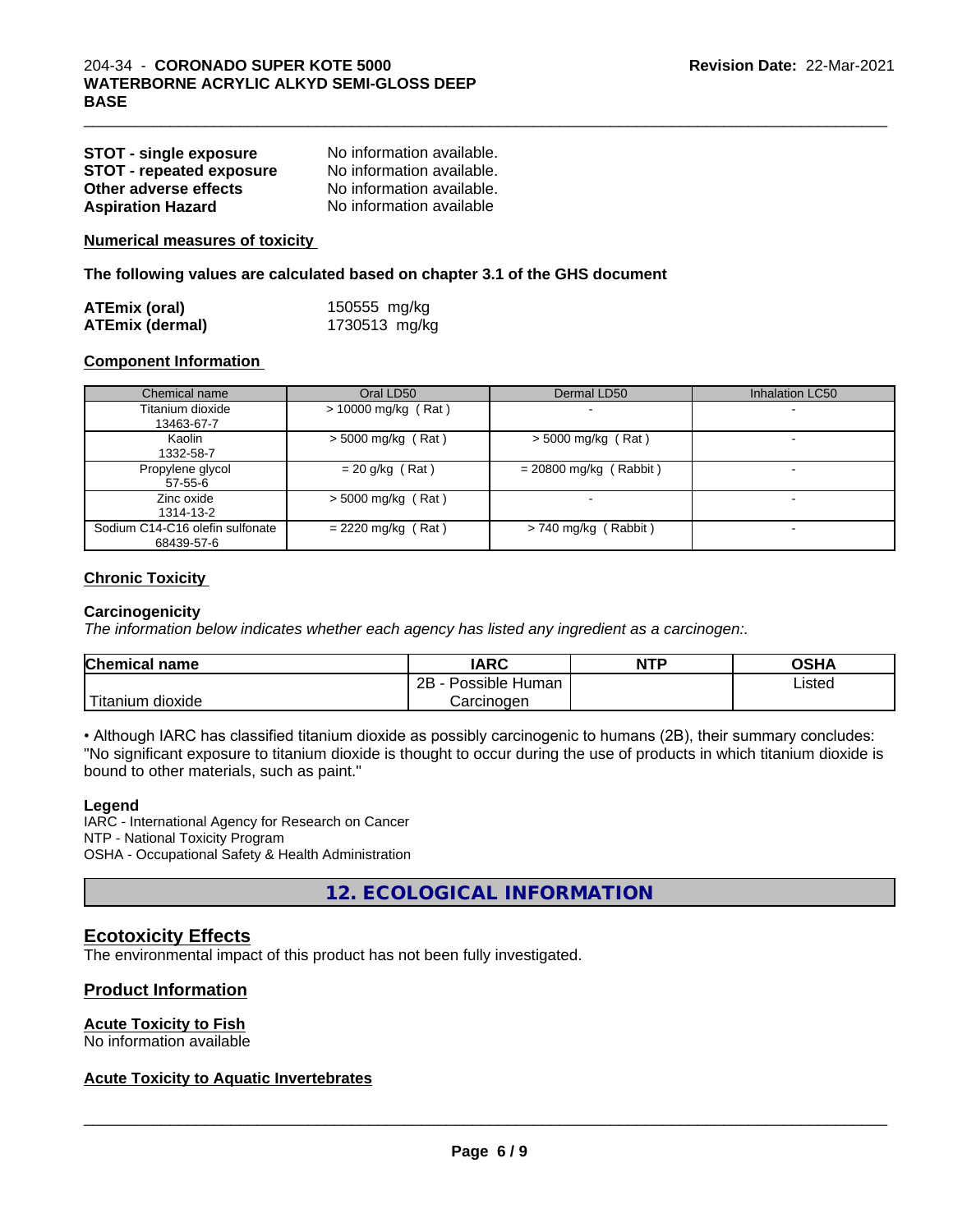$\_$  ,  $\_$  ,  $\_$  ,  $\_$  ,  $\_$  ,  $\_$  ,  $\_$  ,  $\_$  ,  $\_$  ,  $\_$  ,  $\_$  ,  $\_$  ,  $\_$  ,  $\_$  ,  $\_$  ,  $\_$  ,  $\_$  ,  $\_$  ,  $\_$  ,  $\_$  ,  $\_$  ,  $\_$  ,  $\_$  ,  $\_$  ,  $\_$  ,  $\_$  ,  $\_$  ,  $\_$  ,  $\_$  ,  $\_$  ,  $\_$  ,  $\_$  ,  $\_$  ,  $\_$  ,  $\_$  ,  $\_$  ,  $\_$  ,

No information available

#### **Acute Toxicity to Aquatic Plants**

No information available

#### **Persistence / Degradability**

No information available.

#### **Bioaccumulation**

No information available.

#### **Mobility in Environmental Media**

No information available.

#### **Ozone**

No information available

#### **Component Information**

#### **Acute Toxicity to Fish**

Titanium dioxide  $LC50:$  > 1000 mg/L (Fathead Minnow - 96 hr.) Propylene glycol LC50: 710 mg/L (Fathead Minnow - 96 hr.)

#### **Acute Toxicity to Aquatic Invertebrates**

Propylene glycol EC50: > 10000 mg/L (Daphnia magna - 24 hr.)

#### **Acute Toxicity to Aquatic Plants**

No information available

| 13. DISPOSAL CONSIDERATIONS                                                                                                                                                                                               |
|---------------------------------------------------------------------------------------------------------------------------------------------------------------------------------------------------------------------------|
| Dispose of in accordance with federal, state, and local regulations. Local<br>requirements may vary, consult your sanitation department or state-designated<br>environmental protection agency for more disposal options. |
| 14. TRANSPORT INFORMATION                                                                                                                                                                                                 |
| Not regulated                                                                                                                                                                                                             |
| Not regulated                                                                                                                                                                                                             |
| Not regulated                                                                                                                                                                                                             |
| <b>15. REGULATORY INFORMATION</b>                                                                                                                                                                                         |
|                                                                                                                                                                                                                           |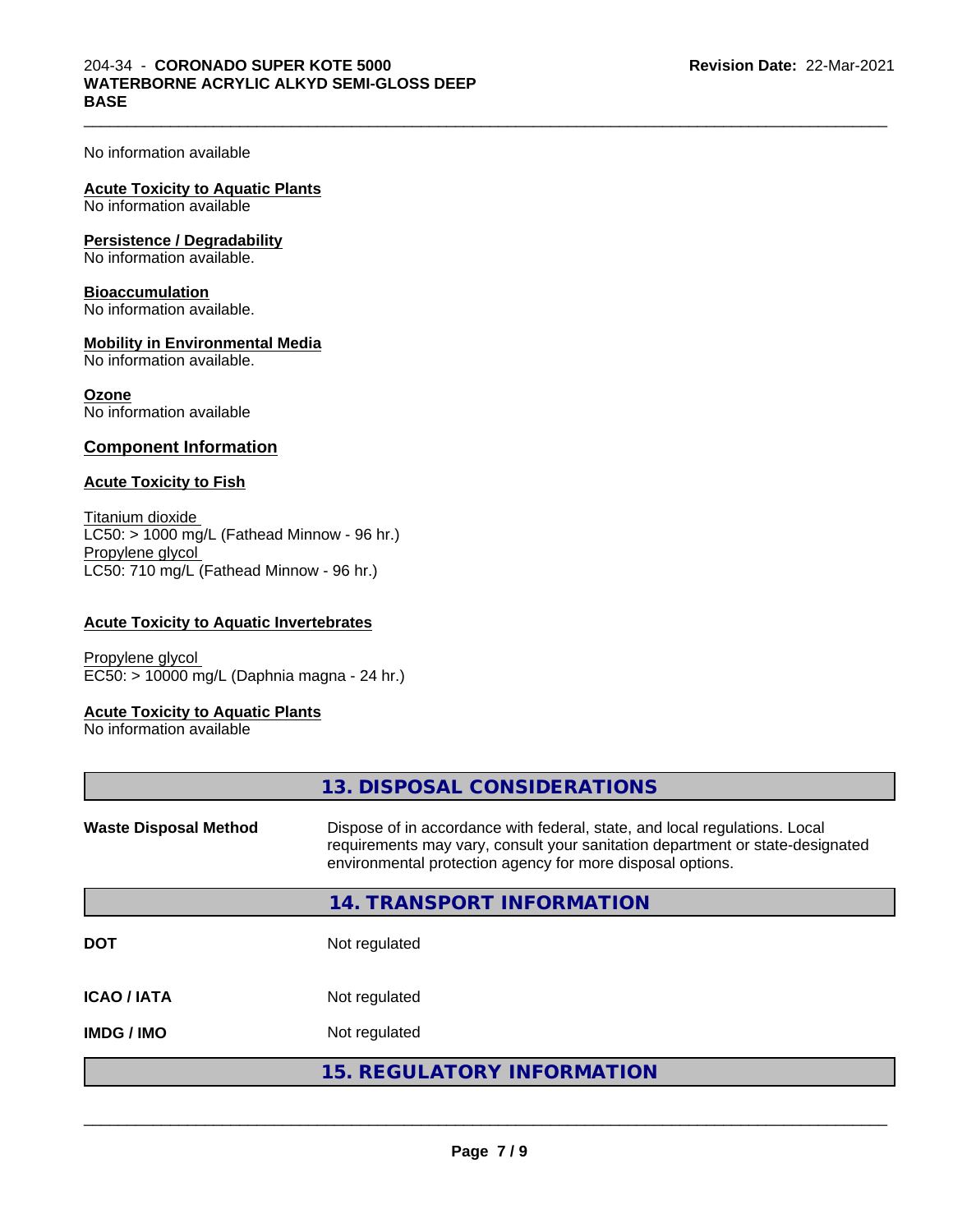### **International Inventories**

| <b>TSCA: United States</b> | Yes - All components are listed or exempt. |
|----------------------------|--------------------------------------------|
| <b>DSL: Canada</b>         | No - Not all of the components are listed. |

### **Federal Regulations**

#### **SARA 311/312 hazardous categorization**

| Acute health hazard               | Nο |
|-----------------------------------|----|
| Chronic Health Hazard             | N٥ |
| Fire hazard                       | Nο |
| Sudden release of pressure hazard | Nο |
| Reactive Hazard                   | N٥ |

#### **SARA 313**

Section 313 of Title III of the Superfund Amendments and Reauthorization Act of 1986 (SARA). This product contains a chemical or chemicals which are subject to the reporting requirements of the Act and Title 40 of the Code of Federal Regulations, Part 372:

*None*

#### **Clean Air Act,Section 112 Hazardous Air Pollutants (HAPs) (see 40 CFR 61)**

This product contains the following HAPs:

*None*

#### **US State Regulations**

#### **California Proposition 65**

**AVIMARNING:** Cancer and Reproductive Harm– www.P65warnings.ca.gov

#### **State Right-to-Know**

| Chemical<br>name      | הה<br>n hucatte<br>.vıa<br>⊶atiluscus | <b>Jersev</b><br><b>Nev</b> | Pennsvlvania |
|-----------------------|---------------------------------------|-----------------------------|--------------|
| ⊦dioxide<br>l itanium |                                       |                             |              |
| Kaolin                |                                       |                             |              |

**Legend**

X - Listed

| <b>16. OTHER INFORMATION</b> |           |                        |                             |  |
|------------------------------|-----------|------------------------|-----------------------------|--|
| $HMIS -$                     | Health: 1 | <b>Flammability: 0</b> | <b>Reactivity: 0 PPE: -</b> |  |
| <b>HMIS Legend</b>           |           |                        |                             |  |